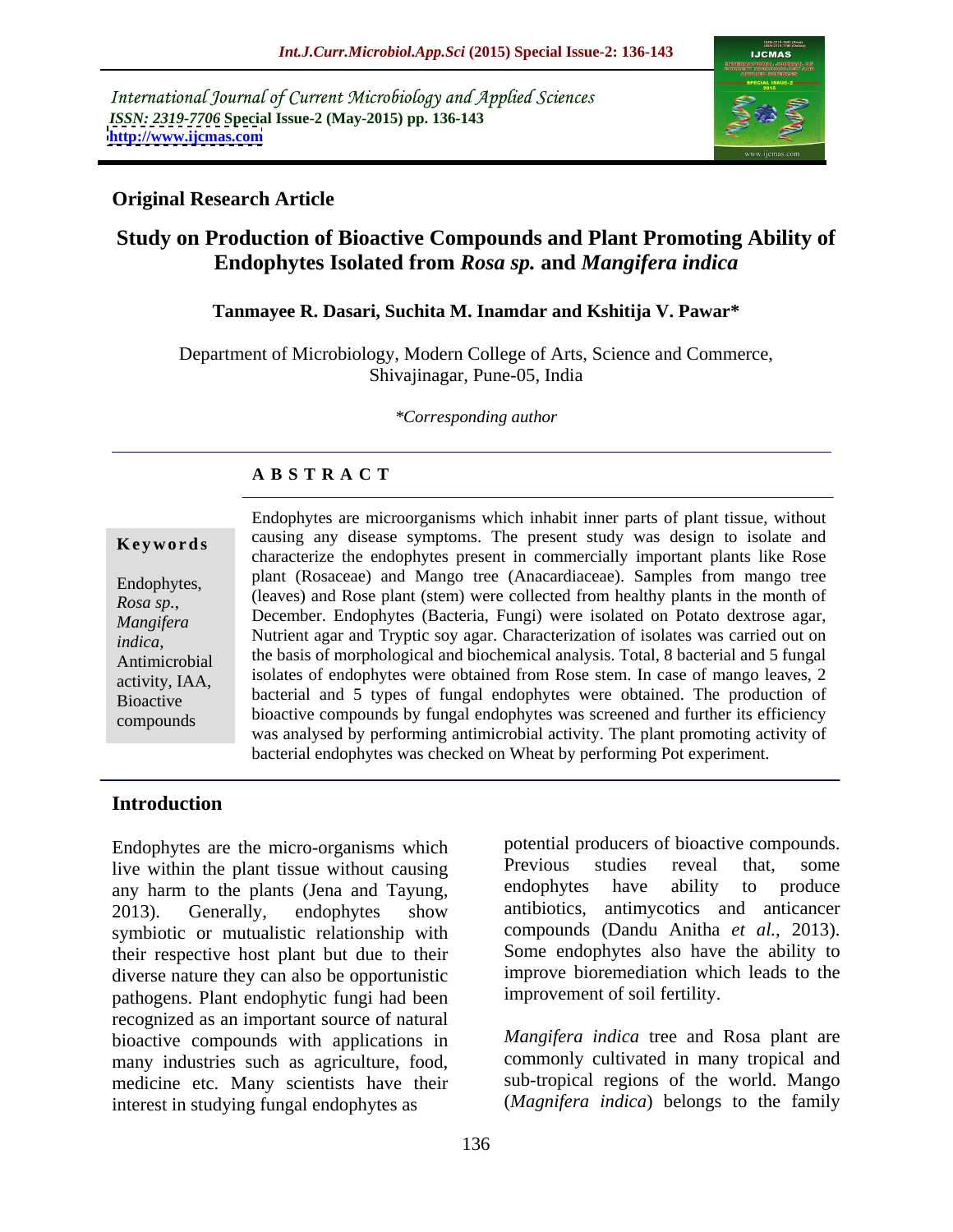endophytes in mango plant which includes, characteristic were considered as *Bacillus coagulans, Bacillus megatarium, Bacillus pumilus* and *Bacillus subtilis, Alternaria alternate, Phomopsis mangiferae,* etc. (Joona *et al.,* 2013).

The rose plant belongs to the family Rosaceae. It was previously found that For isolation of endophytes, the rose stems *Bacillus* species, *Methylococcus* species, *Acinetobacter* species, *Planococcus* species, *Acetobacter* species, *Micrococcus* species into 2-3cm long pieces under aseptic inhabit in rose plant as endophytes (Bahig condition. These pieces of stem were surface El-Deeb *et al.,* 2015). There is less sterilized by 90% ethanol for 30 seconds and information available about bacterial and then immersed into sodium hypochloride fungal communities which are associated

According to previous discoveries, 1.5 it kept on sterile filter paper for surface million fungal species were estimated on our drying. The longitudinal cut is made on planet. Of these only about 10% have been stems by using sterile scalpel and the inner discovered and nearly 1% is examined for surface were placed downward on Nutrient their production of secondary metabolites agar (NA), Potato dextrose agar (PDA) and (Sogra Fathima Musavi and Raj Mohan Triptic soy agar (TSA) plates. These plates Balakrishnan, 2014). Were incubated at 30°C for 48 hours, to

The purpose of present study is to isolate and characterize endophytes from healthy rose stem and mango leaves for detection of<br>plant growth promoting capabilities of plant growth promoting capabilities of The healthy leaves of mango were taken and isolated endophytes such as production of

# **Materials and Methods**

at laboratory for isolation of endophytes. mortal and pastel.This extract was streaked

Anacardiaceae, is economically and Sampling and isolation procedures were commercially important tree. Previous carried out thrice and the microbial colonies studies have reported presence of obtained all three times showing similar characteristic were considered as endophytes.

### **Isolation of endophytes**

### **Rose stem**

with different parts of rose plant. epiphytic organisms. Then these were rinsed were rinsed in distilled water to remove dust and debris. After washing stems were cut (NaOCl) solution for 3minutesto remove the in sterile distilled water for 4-5 times. Then obtain bacterial and fungal endophytes.

# **Mango leaves**

IAA and other bioactive compounds. procedure as above. Then isolation of surface sterilized by following same endophytes from leaves was carried out by two different methods.

**Sample collection** Healthy and mature plant was chosen for pieces by using sterile scalpel under aseptic sampling purpose. The samples were condition. Cell sap exuded from cut region collected in month of December from of leaves was inoculated by placing the cut Agriculture College, Pune-05. The mango leaves region on NA, PDA and TSA. In leaves and rose stem were cut with sterile second method, surface sterilized leaves blade and further samples were proceeding were macerated with sterile saline by using mango leaves were cut into  $0.5$ mm  $\times$ 1-2 cm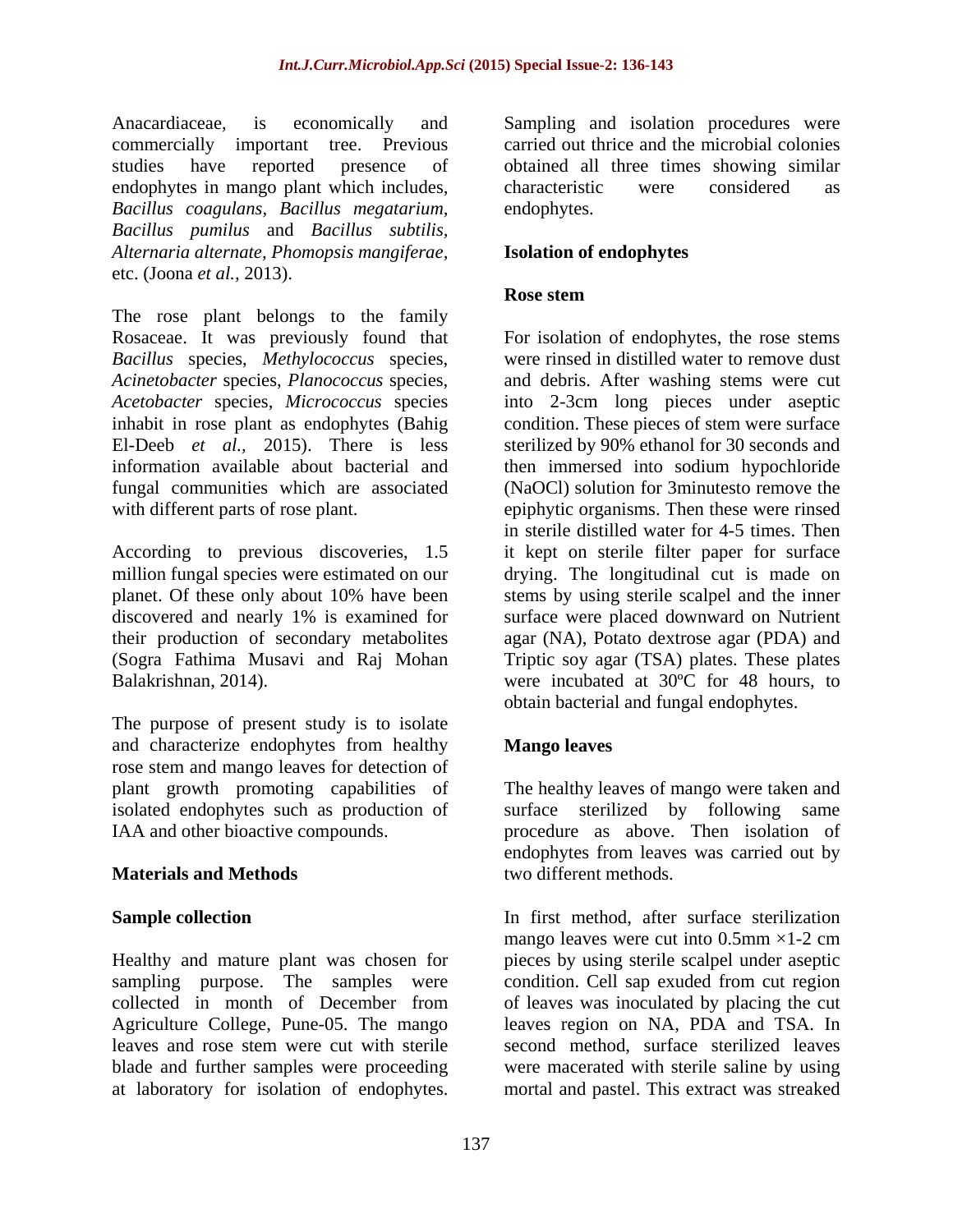endophytes from veins and other tissue of Then, 6mm wells were made on seeded

The isolates were further streaked to obtain respective well, along with one negative the pure cultures. The bacterial endophytes control. Then plates were incubated at 30°C were characterized on the basis of for 24 hours. After incubation plates were morphological, biochemical analysis and by referring Bergey's Manual of Determinative Bacteriology (9th edition). The fungal colonies were analysed with respect to their **IAA production** average diameter, coloration of the mycelium, sporulation, and coloration of the medium. Fungal mycelia were observed by medium. Fungal mycelia were observed by MLNB1 and MLNB2) were grown in 10 following staining with lactophenol cotton different flasks containing Luria broth

### **Production of bioactive compounds**

The fungal isolates (MLPF 1 to MLPF 5) were studied for production of bioactive compounds. Pure culture of each fungal isolate was inoculated into separate 250 ml of Erlymeyer flask containing potato dextrose broth (PDB). The flasks were MLNB1 and MLNB2) were selected to incubated on shaker for 15 days at room carry out pot experiment. Wheat grains from temperature. After incubation, it is filtered local market were brought and grains of through Whatmann filter paper having similar size were chosen. Total 30 grains 0.45µm pore size for the removal of fungal were surface sterilized. Pot experiment was growth. As it was known that fungal performed in triplicates for each isolate with endophytes produced bioactive compounds, one control each. 5ml cell suspension of the efficiency of these bioactive compounds each bacterial endophyte (containing was checked by following antimicrobial approximately  $1 \times 108$  CFU/ml cell density)

The filtrates obtained from fungal isolates All the endophyte-inoculated seeds and (MLPF 1 to MLPF 5) were checked for their control seeds were transferred in plastic pots antimicrobial activity against four bacteria that is Staphylococcus aureus, Escherichia the plastic pots, soil was autoclaved at coli, Pseudomonas aeruginosa and 121°C for three times after every 24 hours. Salmonella typhi. Agar well diffusion method was performed in which 0.1ml cell suspension of each test organism (containing

on NA, PDA and TSA plates. Plates were  $\qquad$  approximately  $1 \times 108$  CFU/ml cell density) incubated at 30ºC for 48 hours to obtain was spread on Muller Hinton agar plates. leaves. media using sterile cork borer. 30µl of Then, 6mm wells were made on seeded endophytic filtrate was loaded into each observed for zones of inhibition and their diameter was measure

# **IAA production**

blue. supplemented with 1mg/ml tryptophan. 10 bacterial isolates (RSNB1 to RSNB8, After 48 hours of incubation the culture was centrifuged at 10,000 rpm for 15minutes and IAA production of each bacterial isolate was checked by using Salkovaski's reagent.

### **Pot experiment**

assay. was thoroughly mixed with 2 gram of cocco **Antimicrobial assay** made on each wheat grain. The bacterial isolates (RSNB1 to RSNB8, each bacterial endophyte (containing peat. Then, thin coat of this mixture was made on each wheat grain.

> containing sterile soil. Before putting into All seedlings were cultured into sunlight and regularly watered with distilled water.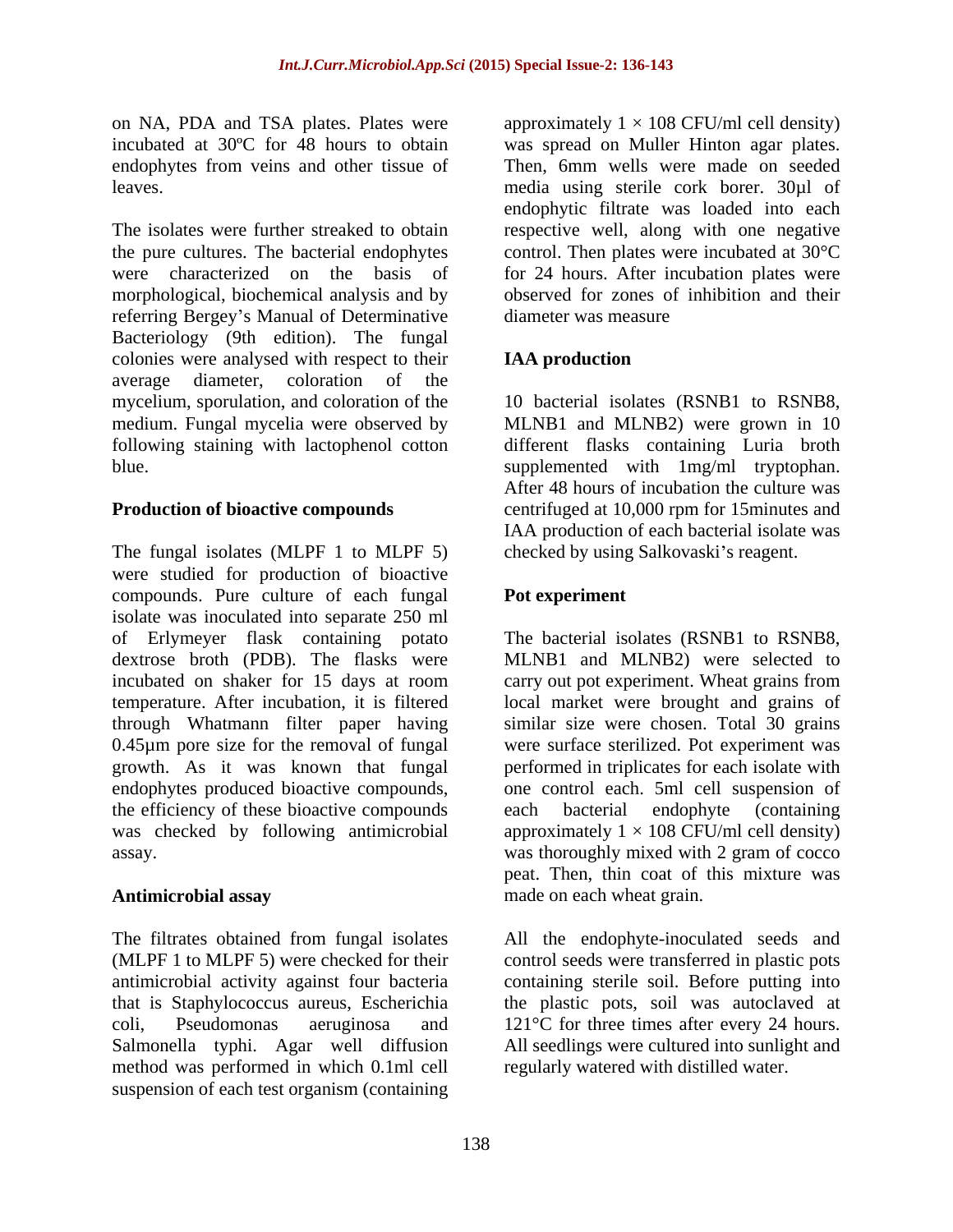A total of 15 endophytes were obtained from activity by performing agar well diffusion these plant parts, out of which 5 fungal and 2 bacterial endophytes were obtained from mango leaves while 8 bacterial endophytes The MLPF 1 showed maximum inhibition<br>were obtained from rose stem. The MLPF 2 space against Staphylococcus aureus. MLPF were obtained from rose stem. zone against Staphylococcus aureus, MLPF

Ten endophytic bacterial isolates were inhibition zone against Salmonella typhi, obtained from the rose stem and mango while MLPF 3 showed maximum inhibition leaves. These were further screened for zone against *Escherichia coli* (Table no. 1, gram nature, motility and morphological characterization. The biochemical results showed that 8 out of 10 isolates were able to **Plant growth promoting endophytic** produce acid and utilize glucose, lactose and fructose but could not utilize sucrose. All 10 isolates were able to reduce nitrate to nitrite and could produce the catalase enzyme. Showed comparatively higher IAA

*Acinetobacter*, RSNB 8 may belong to

mongo leaves. These were further screened issues of plant such as leaves, bark, roots, for its morphological characterization by vylem etc. (Saikkonen *et al.*, 1998; Chapela basis of morphology and by referring Biology of fungi (1st edition) and Handbook may belongs to genus *Alternaria*.

The endophytic fungi were grown to produce bioactive compounds and filtrate

**Results and Discussion** obtained from each fungal isolates was further screen to determine its antimicrobial method against bacterial pathogenic strains.

> The MLPF 1 showed maximum inhibition 2, MLPF 4 and MLPF 5 showed maximum inhibition zone against *Salmonella typhi*, while MLPF <sup>3</sup> showed maximum inhibition Figure 1).

# **bacteria**

isolates were able to reduce nitrate to nitrite The RSNB-2, RSNB-6 and MLNB-2 On the basis of morphological, biochemical showed the least production of IAA than characteristics and by referring, Bergey s others (Figure 2). All bacterial isolates Manual of Determinative Bacteriology (9th showed different plant promoting activity. edition) RSNB 4, RSNB 5, RSNB 6 and The isolate RSNB 2, RSNB 6 and MLNB 2 RSNB 7 may belongs to the genus showed the maximum plant growth genus *Cyclobacterium* while RSNB 1, seen in pot experiment (Figure 3). RSNB 2, RSNB 3, MLPB 1 and MLPB 2 Endophytes are ubiquitous in nature and it may belongs to genes Cellulomonas. had been found that every plant species Five fungal isolates were obtained from endophytes. It may inhabit in all available lactophenol blue staining method. On the and Boddy, 1988; Fisher et al.1993). In of soil fungi MLPF1 may belongs to genus less information available about bacterial Aspergillus, MLPF2 and MLPF4 may and fungal communities which are belongs to genus *Fusarium*, MLPF3 may associated with different parts of rose plant; belongs to genus *Penicillium* and MLPF5 therefore we included rose plant in our **Antibacterial activity of bioactive** diarrhoea, dysentery, anaemia, asthma, **compounds obtained from fungal isolates** hypertension etc. because of the different showed comparatively higher IAA production while RSNB-5 and RSNB-8 promoting ability than others which was studied to date have colonization of tissues of plant such as leaves, bark, roots,xylem etc. (Saikkonen *et al.,* 1998; Chapela present study endophytes were isolated from leaves of mango and stems of rose. There is and fungal communities which are study. The various parts of mango tree are used to treat many diseases such as constituents of plants which includes polyphenolics, mangiferin, tannin, gallic acid and its derivatives.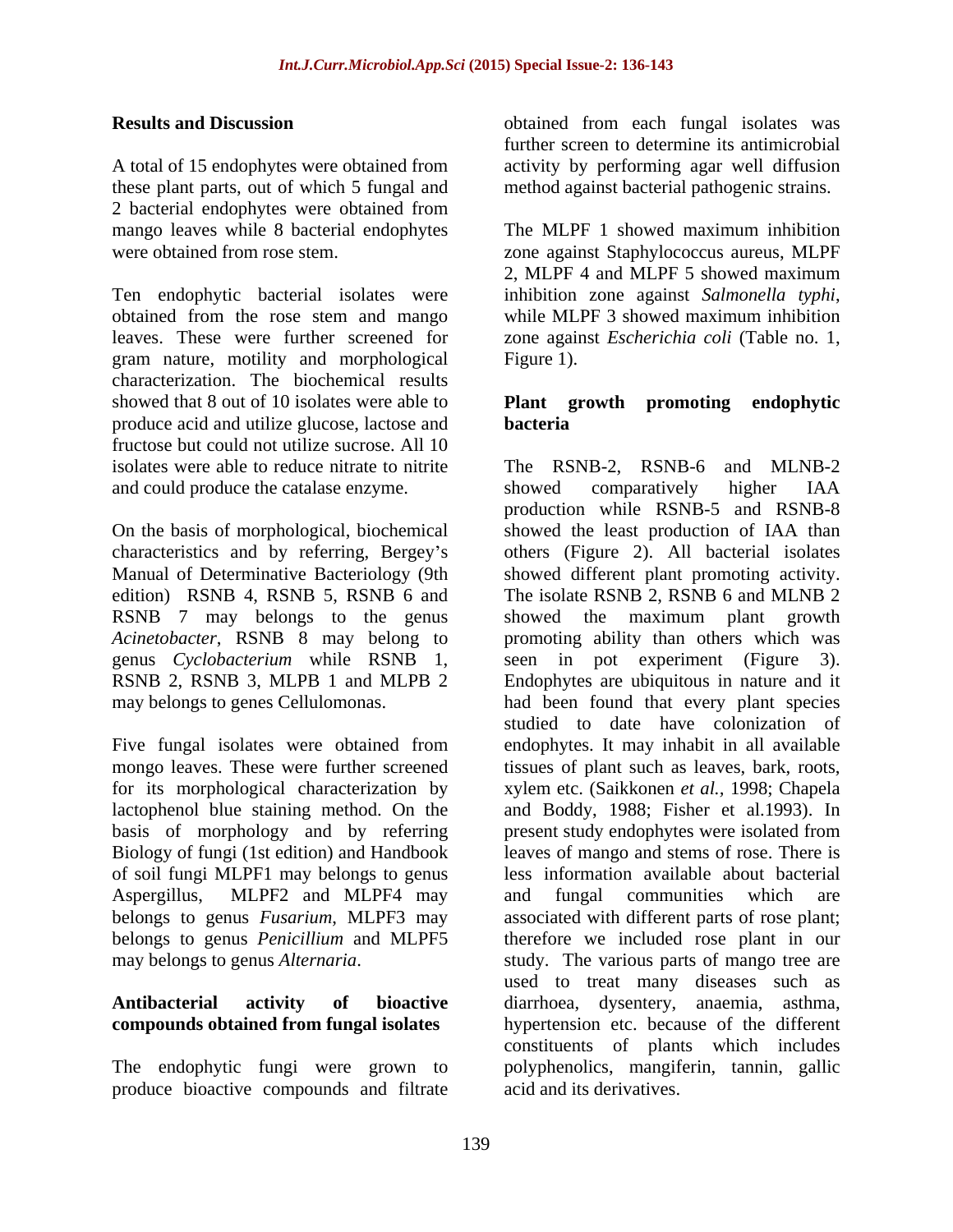| Sr.<br>No.     | Fungal<br><b>Isolates</b> | Diameter of Zone of inhibition in (mm) |           |          |               |
|----------------|---------------------------|----------------------------------------|-----------|----------|---------------|
|                |                           | E. coli                                | S. aureus | S. typhi | P.aeuroginosa |
| 1              | MLPF 1                    | 14                                     | 17        | 14       | No zone       |
| $\mathfrak{D}$ | MLPF <sub>2</sub>         | 12                                     | 12        | 16       | No zone       |
| 3              | MLPF <sub>3</sub>         | 15                                     | 13        | 14       | No zone       |
| $\overline{4}$ | MLPF 4                    | 11                                     | 11        | 12       | No zone       |
| 5              | MLPF 5                    | 11                                     | No zone   | 14       | No zone       |

**Table.1** Diameter of zone of inhibition of bioactive compounds obtained from fungal endophytes against bacteria

**Figure.1** Antimicrobial activity of bioactive compounds: A) MLPF 3 showing zone of inhibition against *E. coli*, B) MLPF 3 showing zone of inhibition against *S. typhi*, C) MLPF 1 showing zone of inhibition against *S. aureus*, D) MLPF 1 showing zone of inhibition against *E. coli*

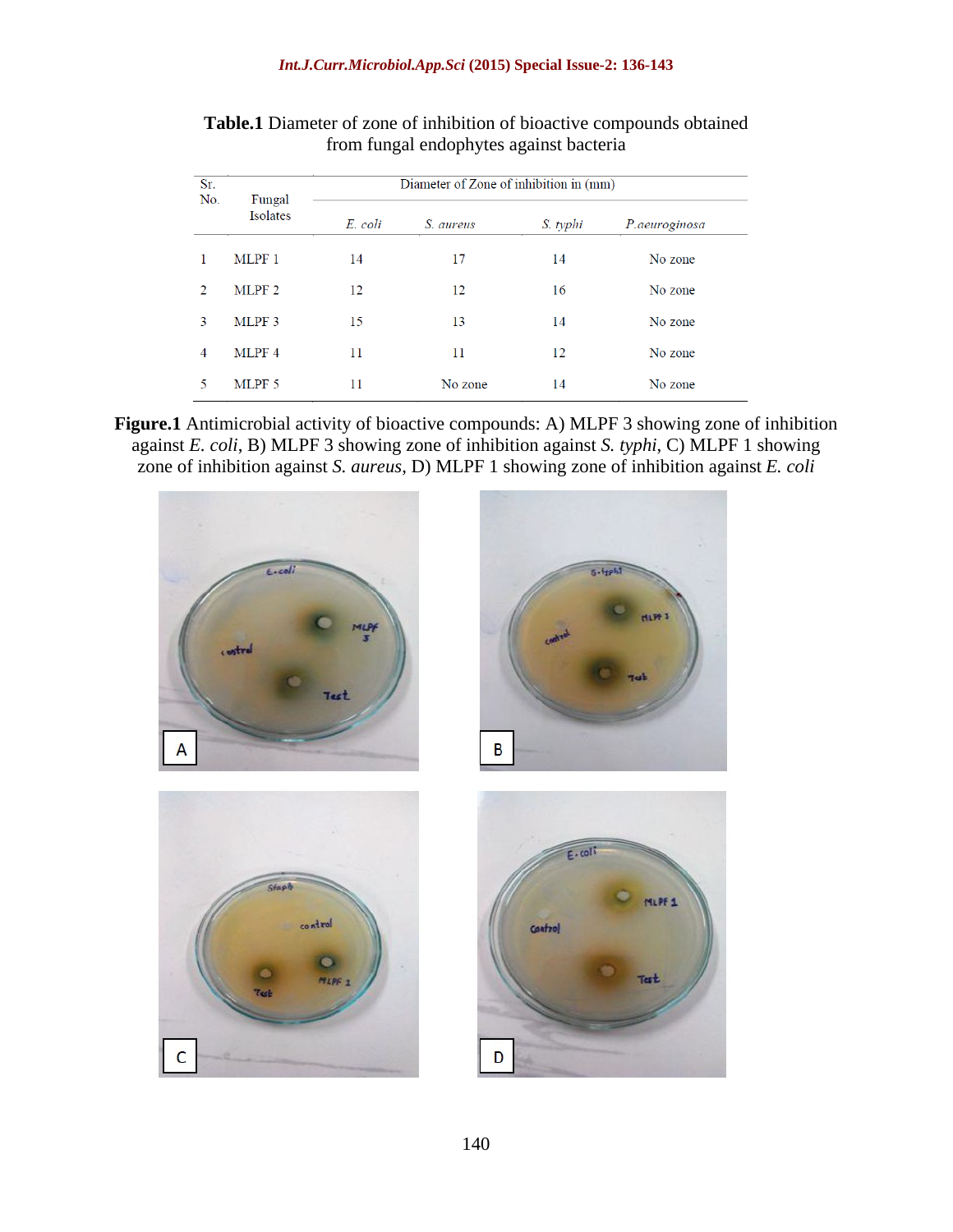

**Figure.2** Production of IAA by bacterial endophytes

RS: Rose stem; N: Nutrient agar; B: bacteria, ML: Mango leaves; N: Nutrient agar; B: bacteria

**Figure.3** Pot experiment: bacterial endophytes RSNB 2 and RSNB 6 showing plant growth promoting activity on Wheat seedlings

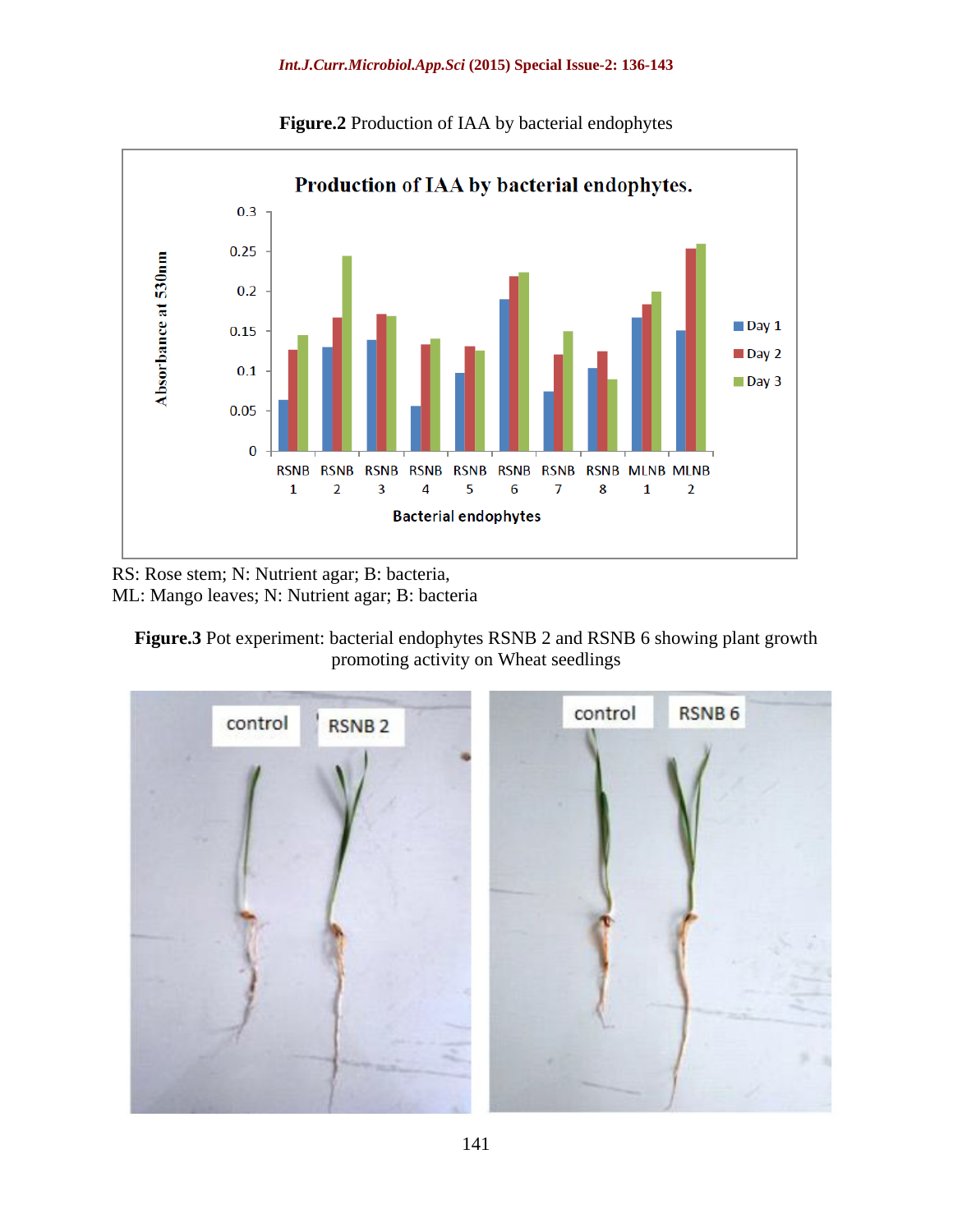The mangiferin and gallic acid are mainly inhibition against S. *aureus*, S. *typhi* and E. found in leaves of *Mangifera indica*. The species reported as endophytes from mango includes *Bacillus coagulans, Bacillus* may provide protection to its host from *megatarium, Bacillus pumilus and Bacillus* various plant pathogens by producing *subtilis, Alternaria alternate, Phomopsis mangiferae,* etc. Scientists have previously compounds are also useful for humans, as discovered that endophytes colonization gets they have antimicrobial activity against influenced by season because depending on human pathogens. The isolated fungal season, amount of plant constituents also endophytes showed zone of inhibition differs. Hence, endophytes discussed in this against *E. coli*, *S. typhi* and *S. aureus* but paper may predominate during the month of these are sensitive to P. aeuroginosa. December. In present study, isolated Therefore, these fungal endophytes can be bacterial endophytes were screened based on used in medicinal and pharmaceutical morphology and biochemical analysis which concluded that they may belong to confirmation. Therefore there is a need of *Acinetobacter, Cyclobacterium* and further studies of these isolated endophytes *Cellulomonas* genera, which is not reported forbetter production of particular bioactive before. But still further 16S rRNA compound and for enhancement of the plant sequencing is required for its confirmation. These bacteria were screened for production of IAA to understand the mutualistic relationship of these isolates with its host plant. Further to analyse its relationship with We are sincerely thankful to Department of non-host plants, pot experiment was Microbiology of Modern College Arts, performed on cereal like wheat (test plant). Science and Commerce, Shivajinagar, Pune- From obtained result, it was clear that, endophytes which showed maximum IAA contribution and infrastructure to complete production (RSNB 2, RSNB 6 and MLNB 2) also showed highest plant growth (consisting highest plant promoting **References** activity). Hence, these isolates can further be analysed and can be used as a biofertilizers. Bahig El-Deeb, Salih Bazaid, Youssuf There is an increasing need for new Gherbawy, Hesham Elhariry, 2015. bioactive compounds that can be used in Characterization of endophytic medicine, industry and agriculture. bacteria associated with rose plant Endophytes are the microorganisms which have great potential as sources for new bioactive compound. Total 5 fungal isolates were obtained from mango leaves which *Interact*. were screened for production of bioactive Dandu Anitha, Tartte Vijaya, compounds. Further, efficiency of those NetalaVasudeva Reddy, Nagam bioactive compounds was checked by performing antimicrobial assay against four<br>
Kalla Chandra Mouli, 2013. human pathogens. MLPF 1, MLPF 2 and Microbial endophytes and their MLPF 3 showed maximum zone of potential for improved

inhibition against *S. aureus*, *S. typhi* and *E. coli,* respectively. Based on the results, it can be concluded that, these endophytes bioactive compounds. These bioactive these are sensitive to *P. aeuroginosa*. Therefore, these fungal endophytes can be industries after further sequencing and growth promoting ability of isolates.

# **Acknowledgement**

05, for providing us with valuable our project successfully.

# **References**

- Gherbawy, Hesham Elhariry, 2015. Characterization of endophytic (*Rosa damascenatrigintipeta*) during flowering stage and their plant growth promoting traits. *J. Plant*
- *Interact.* Dandu Anitha, Tartte Vijaya, NetalaVasudeva Reddy, Nagam Venkateswarlu, Duggina Pragathi, Kalla Chandra Mouli, 2013. Microbial endophytes and their potential for improved